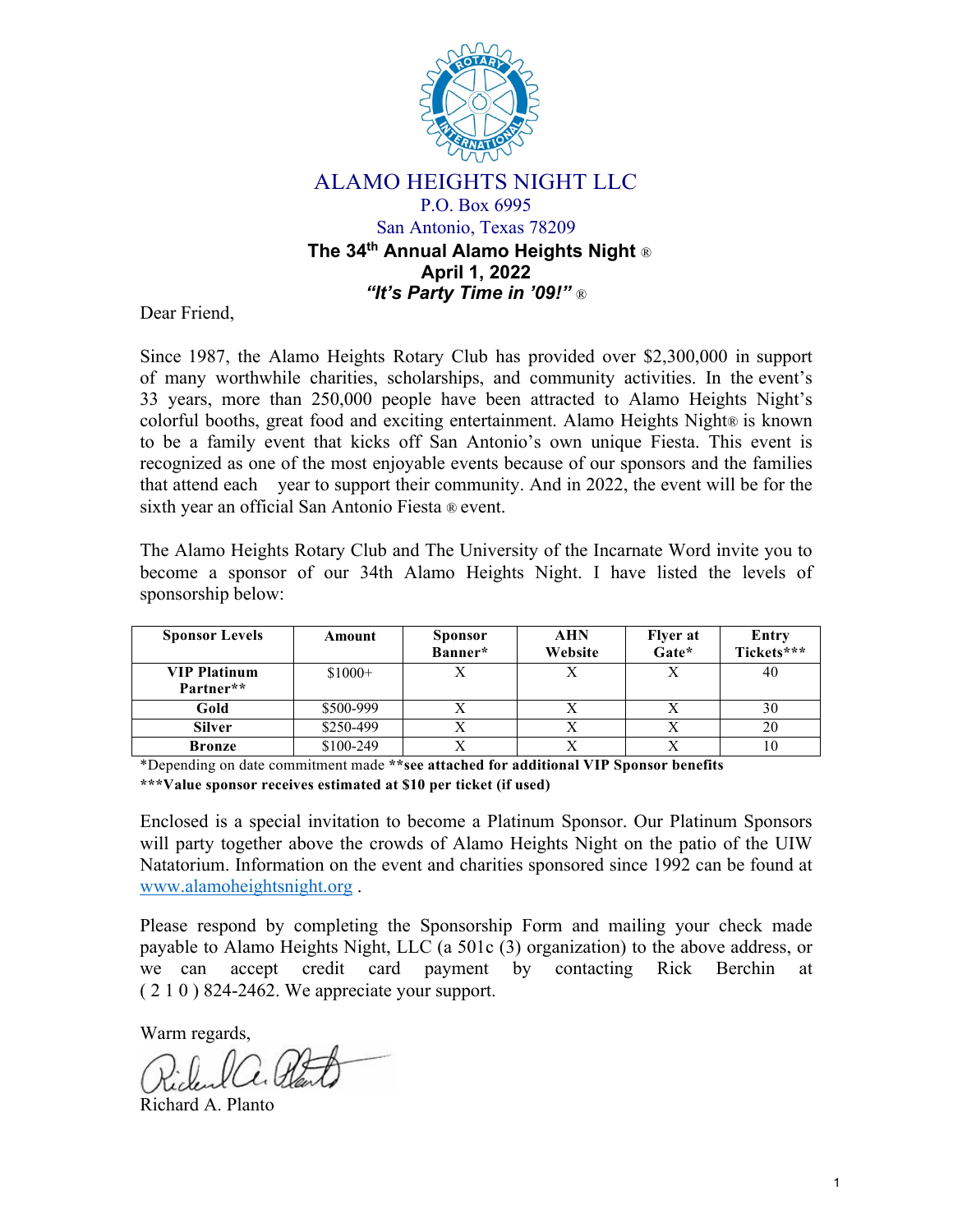ALAMO HEIGHTS NIGHT LLC P.O. Box 6995 San Antonio, Texas 78209 V.I.P PLATINUM PARTNERS "It's Party Time in '09 ®"

The Alamo Heights Rotary Club and The University of the Incarnate Word invite you to become a VIP PLATINUM PARTNER for the 2022 Alamo Heights Night®. As a VIP Platinum Partner, you will have the opportunity not only to support local charities, but also to raise money for UIW scholarships. Your VIP partnership will include the following:

- Four VIP passes to a private party {BEER, WINE and HORS D'OEUVRES} on the balcony of the UIW Natatorium overlooking Alamo Heights Night festivities (Including event admittance, Value sponsor receives estimated at \$23 per ticket (if used))
- Listed on sponsor banner at event
- Access to the VIP balcony lounge throughout the evening
- Admittance to Alamo Heights Night
- One VIP parking pass on campus
- 40 general admission tickets to Alamo Heights Night (Value sponsor receives estimated at \$10 per ticket (if used))
- Four Alamo Heights Night 2022 Fiesta Medals
- Identification as a VIP Platinum sponsor on the Alamo Heights Night website
- Identification as a VIP Platinum Sponsor on the event sponsor banners and maps handed out at the event

We welcome you to be a part of our partnership and the opportunity to give to community charities and university scholarships. A portion of your donation supports both UIW and Alamo Heights Rotary Club charities and other Alamo Heights Rotary Club charities. Information on the event and charities sponsored since 1992 can be found at www.alamoheightsnight.org.

Please respond by mailing the Sponsorship Form with your contribution to the above address, email the Form with your credit card information to info@creativechocolates.com, or call Rick Berchin at (210)824-2462 with your credit card information.

Please contact Rick Berchin, (210)824-2462 (or info@creativechocolates.com) for some one-of-a-kind special sponsorship opportunities with additional benefits above the \$1000 level.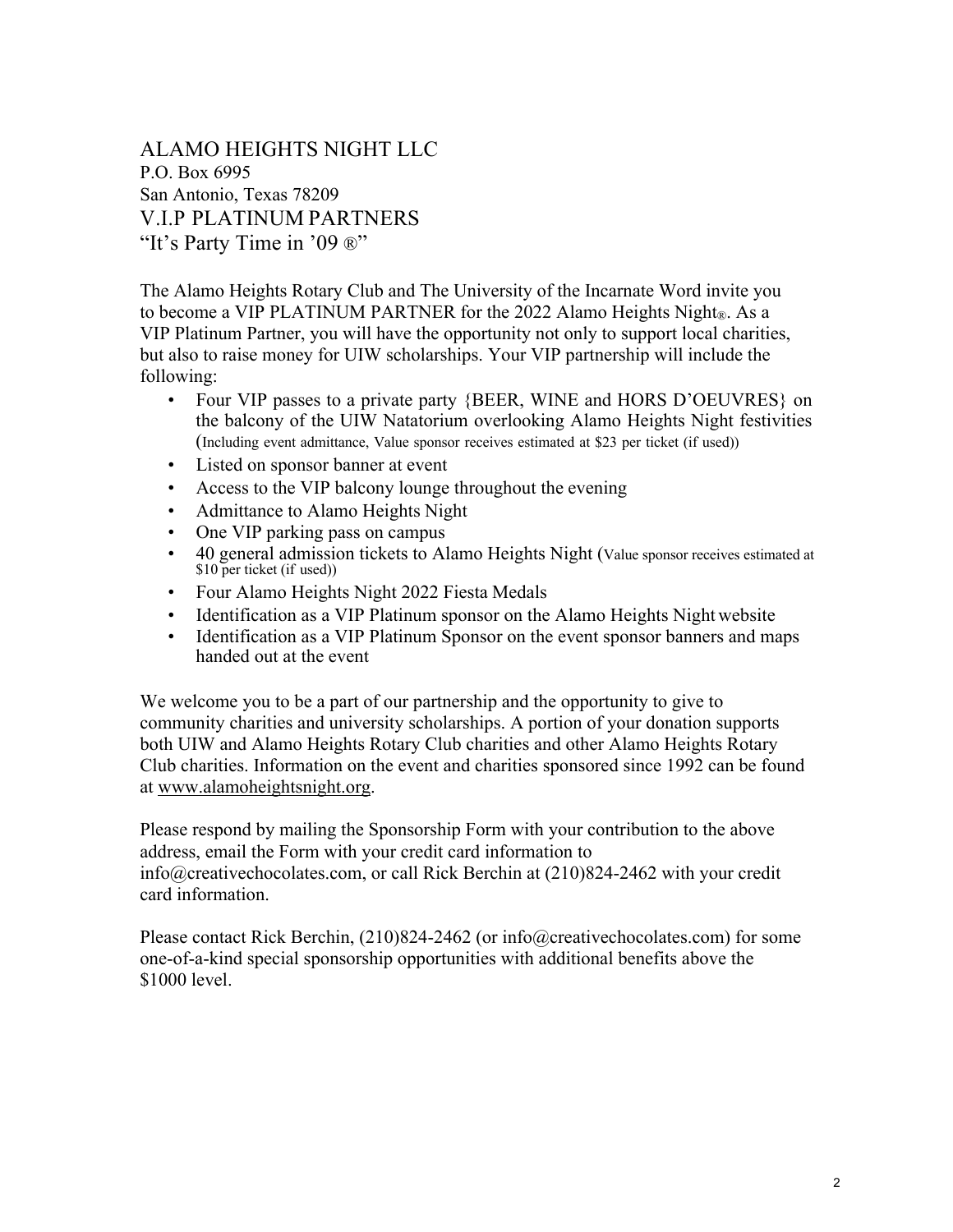# **ALAMO HEIGHTS NIGHT 2021 VIP Platinum and SPECIAL SPONSOR PACKAGES (as of 220408)**

# **VIP Platinum**

\$1000+ Cash or In Kind

- 40 Entry Tickets (Value sponsor receives estimated at \$10 per ticket (if used))
- Sponsor Banner at event
- AHN Website Sponsor (Permanent)
- Flyer distributed at entrance Gate
- Access to the VIP balcony lounge throughout the evening
- 4 Passes to VIP Lounge\*\* (Including event admittance, Value sponsor receives estimated at\$23 per ticket (if used))
- 1 VIP Parking Pass
- 4 AHN Fiesta Medals

#### **TICKET SPONSOR\*(only one per event; already spoken for) \$1250+ Cash**

- **Sponsor may have their logo/or message printed on reverse side of all sponsor tickets printed and/or distributed before event (approximately 3500)**
- 40 Entry Tickets (Value sponsor receives estimated at \$10 per ticket (ifused))
- Sponsor Banner at event
- AHN Website Sponsor (Permanent)
- Flyer distributed at entrance Gate
- Access to the VIP balcony lounge throughout the evening
- 4 Passes to VIP Lounge\*\* (Including event admittance, Value sponsor receives estimated at \$23 per ticket (if used))
- 1 VIP Parking Pass
- 4 AHN Fiesta Medals

#### **\$2000+ in cash**

- 50 Entry Tickets (Value sponsor receives estimated at \$10 per ticket (if used))
- Sponsor Banner at event
- AHN Website Sponsor (Permanent)
- Flyer distributed at entrance Gate
- Access to the balcony throughout the evening
- 4 Passes to VIP Lounge\*\* (Including event admittance, Value sponsor receives estimated at\$23 per ticket (if used))
- 1 VIP Parking Pass
- 4 AHN Fiesta Medals

## **FOOD/DRINK RIDE TICKET SPONSOR\*(only one per event; first to sign up) \$2500+ Cash**

- **Sponsor may have their logo/or message printed on reverse side of all Food/Drink/Ride tickets printed and/or distributed at the event (approximately 225,000 tickets 2" x 1.25")**
- 50 Entry Tickets (Value sponsor receives estimated at \$10 per ticket (if used))
- Sponsor Banner at event
- AHN Website Sponsor (Permanent)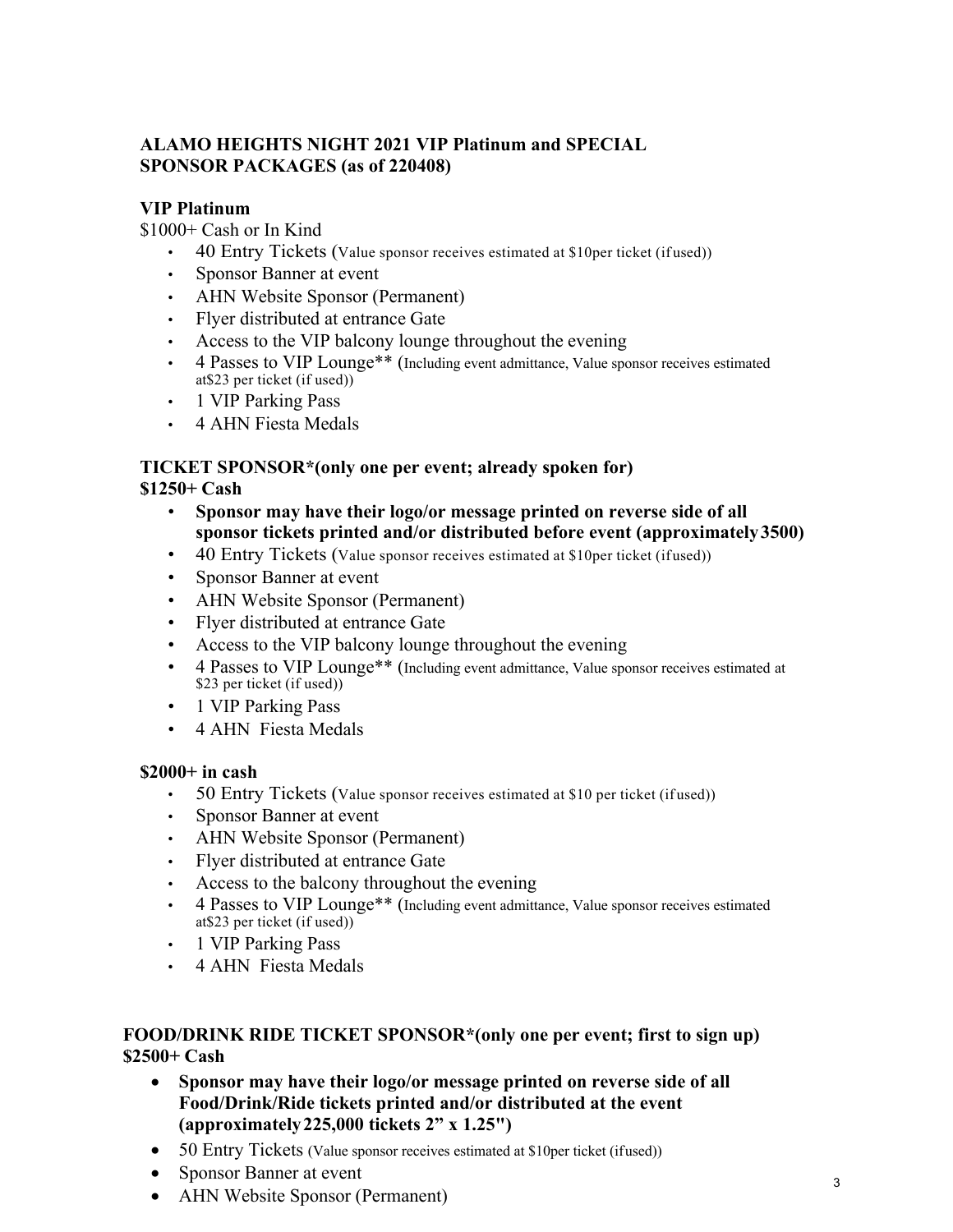- Flyer distributed at entrance Gate
- Access to the VIP balcony lounge throughout the evening
- 4 Passes to VIP Lounge<sup>\*\*</sup> (Including event admittance, Value sponsor receives estimated at \$23 per ticket (if used))
- 1 VIP Parking Pass
- 4 AHN Fiesta Medals

# **PARK AND RIDE BUS SPONSOR (one only per event; first to sign on & with concurrence of AHISD)**

 $$2500+$  in cash

- 50 Entry Tickets (Value sponsor receives estimated at \$10 per ticket (ifused)) Sponsor Banner at event
- AHN Website Sponsor (Permanent)
- Flyer distributed at entrance Gate
- Sponsor may place SIGN (provided by AHNLLC) in window of all AHNLLC Park and Ride Buses
- 4 Passes to VIP Lounge\*\* (Including event admittance, Value sponsor receives estimated at \$23 per ticket (if used))
- Access to the VIP balcony lounge throughout the evening
- 4 AHN Fiesta Medals
- 1 VIP Parking Pass

#### **\$3000+ in Cash**

- 60 Entry Tickets (Value sponsor receives estimated at \$10 per ticket (ifused))
- Sponsor Banner at event
- AHN Website Sponsor (Permanent)
- Flyer distributed at entrance Gate
- 6 Passes to VIP Lounge\*\* (Including event admittance, Value sponsor receives estimated at \$23 per ticket (if used))
- Access to the VIP balcony lounge throughout the evening
- 6 AHN Fiesta Medals
- 2 VIP Parking Passes

## **PARTY PLATTER SPONSOR**

 $$3000 + Cash$ 

- 1000 party platters (reusable food/drink trays) with organization logo to be given away at event.
- 60 Entry Tickets (Value sponsor receives estimated at \$10 per ticket (ifused))
- Sponsor Banner at event
- AHN Website Sponsor (Permanent)
- Flyer distributed at entrance Gate
- 6 Passes to VIP Lounge<sup>\*\*</sup> (Including event admittance, Value sponsor receives estimated at \$23 per ticket (if used))
- 6 AHN Fiesta Medals
- 2 VIP Parking Passes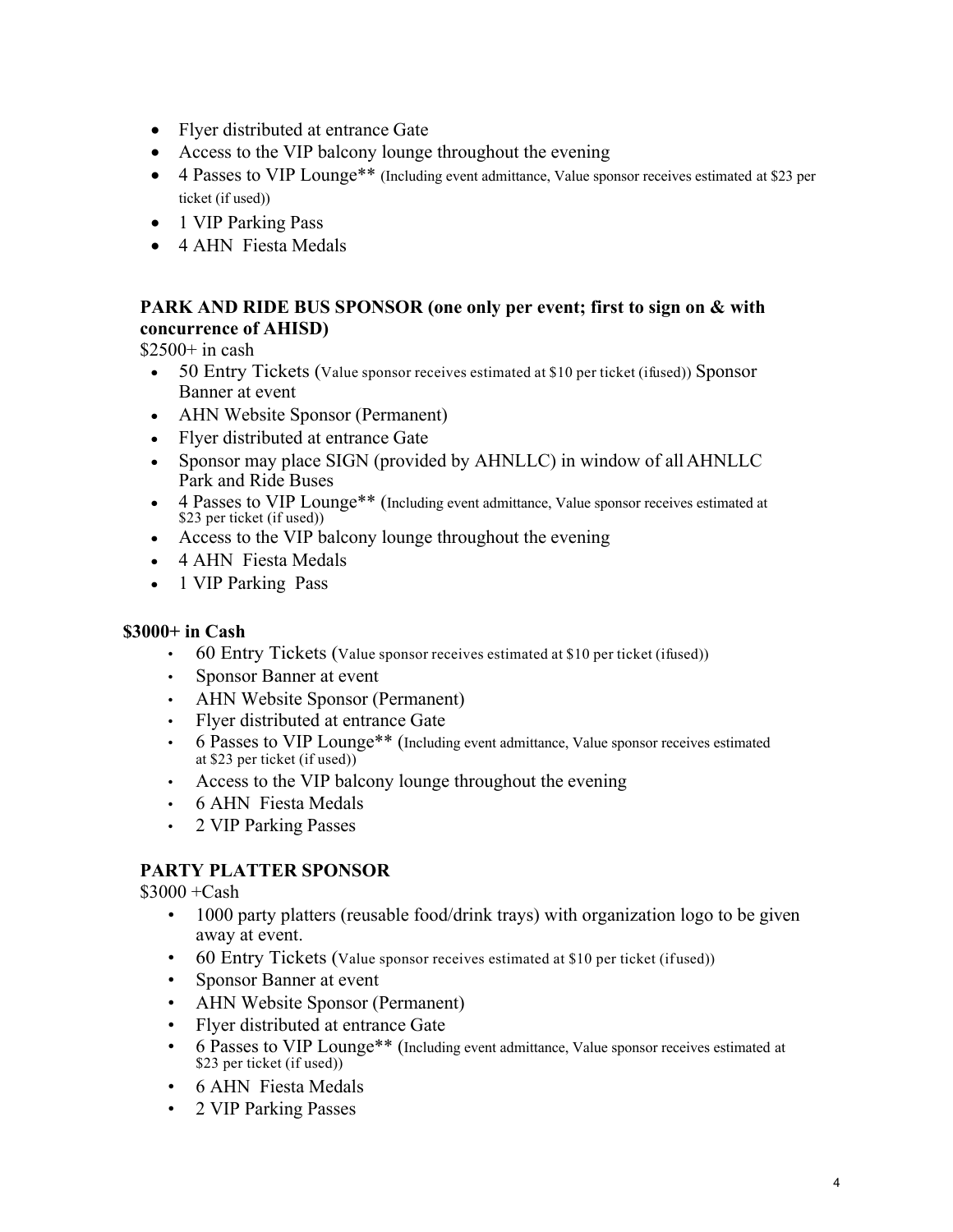## **CHILDREN'S AREA SPONSOR**

\$4000+ Cash (one only per event; first to sign on)

- Name (& Logo if it fits) on Lighted Archway entrance to children's area
- 60 Entry Tickets (Value sponsor receives estimated at \$10 per ticket (ifused))
- Sponsor Banner at event
- AHN Website Sponsor (Permanent)
- Flyer distributed at entrance Gate
- 6 Passes to VIP Lounge\*\* (Including event admittance, Value sponsor receives estimated at \$23 per ticket (if used))
- Access to the VIP balcony lounge throughout the evening
- 6 AHN Fiesta Medal

2 VIP Parking Passes

## **VIP Lounge Sponsor** (one only per event; first to sign on)

 $$4000 + in cash$ 

- Permission to place signage/banner on VIP Balcony
- 60 Entry Tickets (Value sponsor receives estimated at \$10 per ticket (ifused))
- Sponsor Banner at event
- AHN Website Sponsor (Permanent)
- Flyer distributed at entrance Gate
- 6 Passes to VIP Lounge\*\* (Including event admittance, Value sponsor receives estimated at \$23 per ticket (if used))
- Access to the VIP balcony lounge throughout the evening
- 6 AHN Fiesta Medals
- 2 VIP Parking Passes

**T-SHIRT SPONSOR** (one only per event; first to sign on; **already spoken for**)(Select T-Shirt ALTERNATIVE A or B)

**ALTERNATIVE A** (AHRC produces the T shirts) Decision and Cash received No later than **February 20, 2022**. (AHNLLC sells the shirts before, during, after event) Sponsor provides \$4000+ in cash. AHRC obtains approximately 275 T-Shirts. Sponsor provides artwork for their name/logo to be placed in one color on back of T-Shirt under AHN service mark "It's Party Time in '09®". Sponsor is provided:

- $\cdot$  60 Entry Tickets (Value sponsor receives estimated at \$10 per ticket (ifused))
- Sponsor Banner at event
- AHN Website Sponsor (Permanent)
- Flyer distributed at entrance Gate
- 6 Passes to VIP Lounge\*\* (Including event admittance, Value sponsor receives estimated at \$23 per ticket (if used))
- Access to the VIP balcony lounge throughout the evening
- 6 AHN Fiesta Medals
- 2 VIP Parking Passes

**ALTERNATIVE B**. (SPONSOR purchases Event T-SHIRTS that AHNLLC sells before, during, after event.) Decision no later than **February 20, 2022** and T-shirts provided to AHNLLC No later than **March 4, 2022**. AHNLLC provides design and specifications for shirt including color/style/quality of shirt, event logo design on front and "It's Party Time in '09®" and Rotary seal on back and the minimum spread of sizes/styles. SPONSOR places their name, logo, or message (approved by the AHNLLC) on back of shirt below the "It's Party Time in '09" message. SPONSOR provides a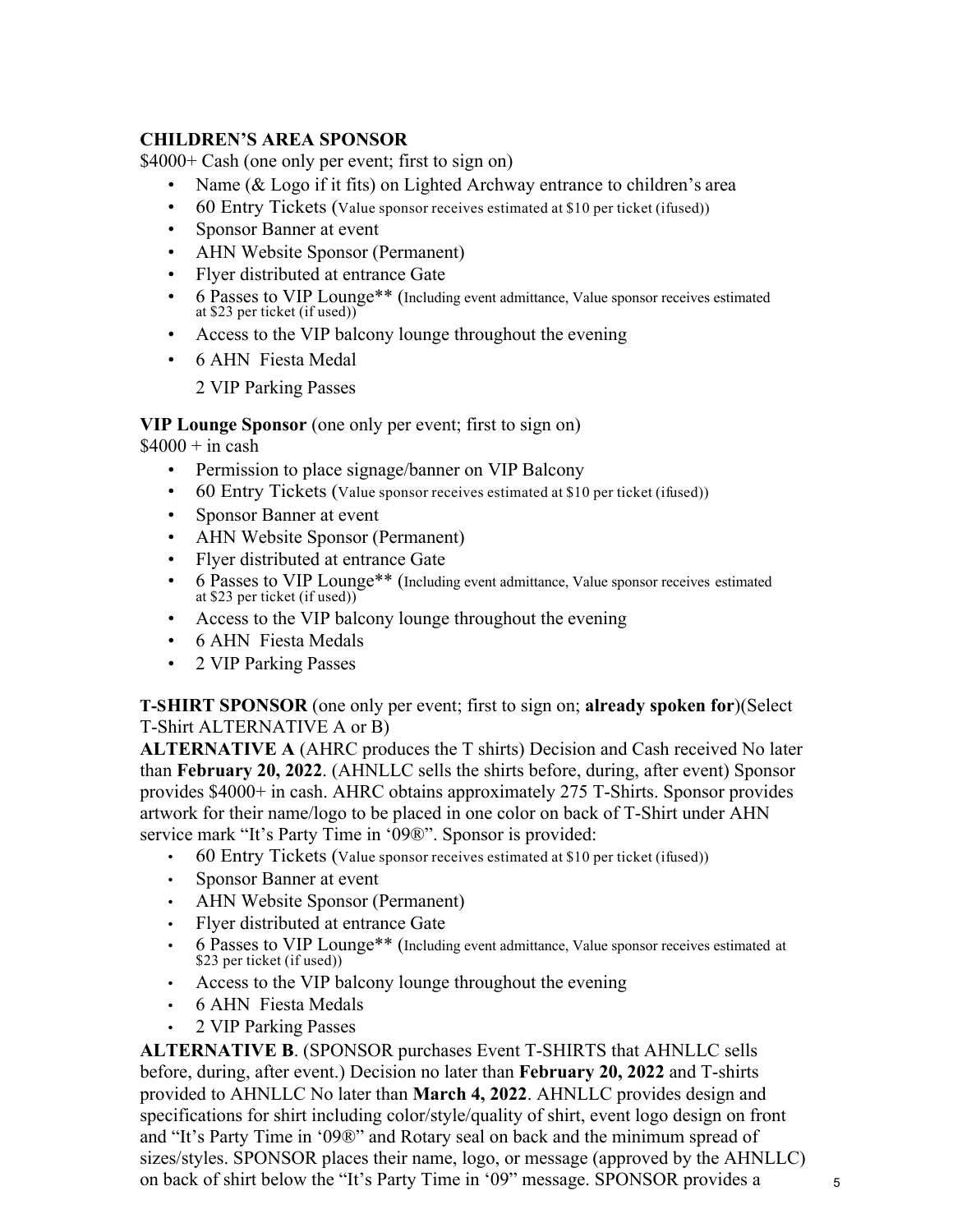minimum of 500 T-Shirts to AHNLLC for their sale/use no later than **March 4, 2022**. They may make additional shirts for their own use at their cost. SPONSOR is provided sponsor level equivalent as indicated in ALTERNATIVE A.

## **EVENT SPONSORS**

 $$5000+$  in cash

- 100 Entry Tickets (Value sponsor receives estimated at \$10 per ticket (if used))
- Sponsor Banner at event
- AHN Website Sponsor List (Permanent)
- Listing on AHN Website E Flyer
- Flyer distributed at entrance Gate
- Listing on Pre event Flyers/Posters
- 8 Passes to VIP Lounge\*\* (Including event admittance, Value sponsor receives estimated at \$23 per ticket (if used))
- Access to the VIP balcony lounge throughout the evening
- 2 VIP Parking Passes
- 4 Event T shirts
- 8 AHN Fiesta Medals
- If desired: Space equivalent to one booth at the event for the organization to provide some form of entertainment supporting the event while also promoting the sponsor. No sale of sponsor services or products to take place at the event.

## **AUTO SPONSOR (one per event; first to sign on)**

#### **\$5000+ in cash**

• 100 Entry Tickets (Value sponsor receives estimated at \$10 per ticket (if

used))

- Sponsor Banner at event
- AHN Website Sponsor List (Permanent)
- Listing on AHN Website E Flyer
- Flyer distributed at entrance Gate
- Listing on Pre event Flyers/Posters
- 8 Passes to VIP Lounge\*\* (Includes event admittance, Value sponsor receives

estimated at \$23 per ticket (if used))

- Access to the VIP balcony lounge throughout the evening
- 2 VIP Parking Passes
- 4 Event T shirts
- 8 AHN Fiesta Medals

• If desired: Space equivalent to one booth plus space for two vehicles at the event for the organization to display vehicle and provide some form of entertainment supporting the event while also promoting the sponsor. No sale of sponsor services or products to take place at the event. Vehicles must be no larger than will fit in a standard parking space.

#### **WINE GARDEN (One per event)**

**SPONSOR** \$6000+ in cash

- 100 Entry Tickets (Value sponsor receives estimated at \$10 per ticket (ifused))
- Sponsor Banner at event
- AHN Website Sponsor List (Permanent)
- Listing on AHN Website E Flyer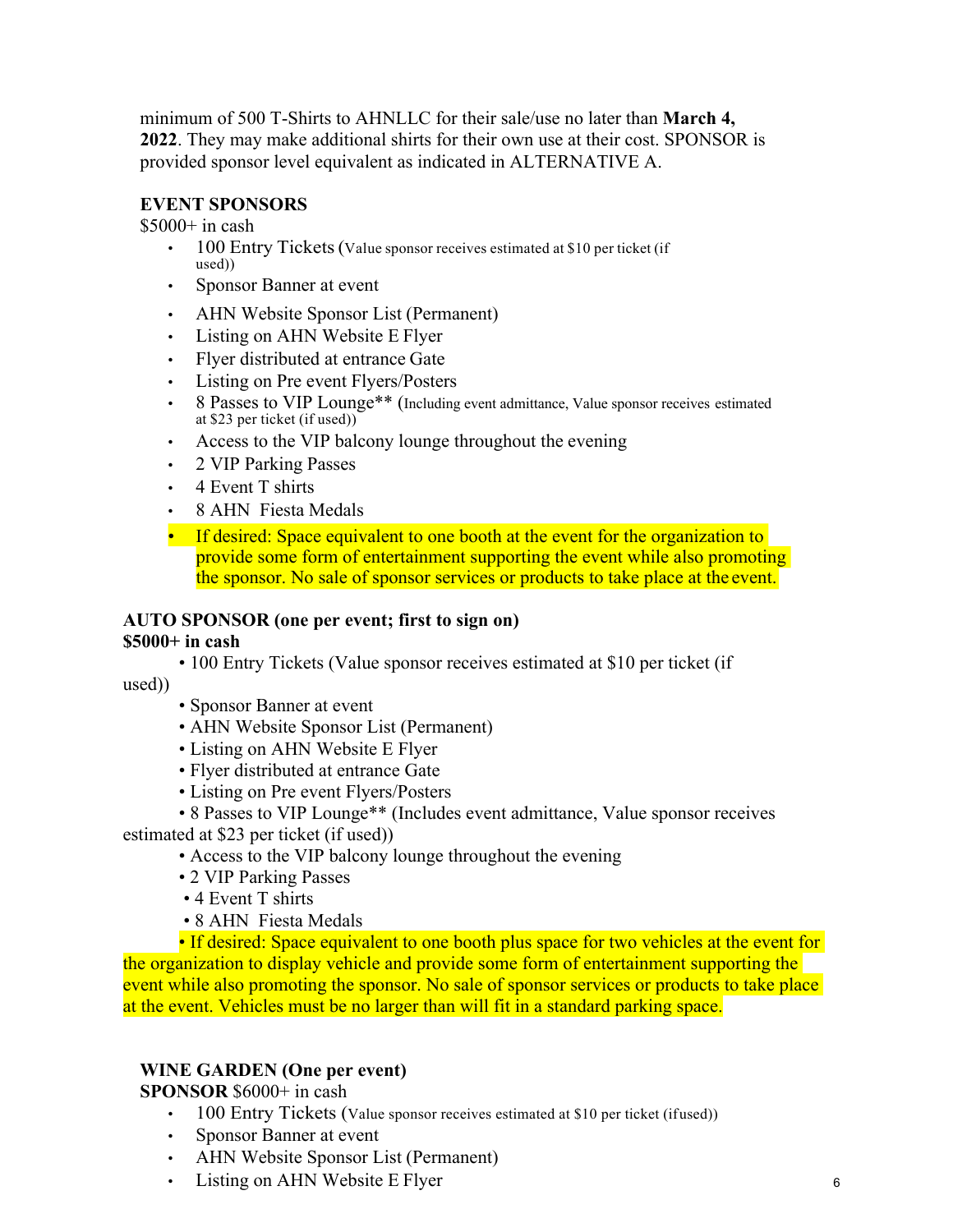• Flyer distributed at entrance Gate

• 8 Passesto VIP Lounge\*\* (Including event admittance, Value sponsor receives estimated at\$23 per ticket (if used))

- Access to the VIP balcony lounge throughout the evening
- 2 VIP Parking Passes
- 4 Event T shirts
- 8 AHN Fiesta Medals

Permission to place Signage on & in Wine Garden tent

#### **BEER GARDEN SPONSOR** (one per event, already spoken

for)  $$5000+$  in cash

- $\cdot$  100 Entry Tickets (Value sponsor receives estimated at \$10 per ticket (ifused))
- Sponsor Banner at event
- AHN Website Sponsor List (Permanent)
- Listing on AHN Website E Flyer
- Flyer distributed at entrance Gate
- Listing on Pre event Flyers/Posters
- 8 Passes to VIP Lounge<sup>\*\*</sup> (Including event admittance, Value sponsor receives estimated at \$23 per ticket (if used))
- Access to the VIP balcony lounge throughout the evening
- 2 VIP Parking Passes
- 4 Event T shirts
- 8 AHN Fiesta Medals
- **Permission to place Signage on & in Beer Garden tent**

# **SECOND STAGE SPONSOR** (one only per event; first to sign

on) (With concurrence of primary band for specific sponsor)  $$7500+$  in cash

- 120 Entry Tickets (Value sponsor receives estimated at \$10 per ticket (ifused))
- Sponsor Banner at event
- AHN Website Sponsor (Permanent)
- Listing on AHN Website E Flyer
- Listing on Pre event Flyers/Posters
- Flyer distributed at entrance Gate
- Sponsor may place Banner (provided by sponsor) on band stage area
- Announcements made by band on stage of the sponsorship (With concurrence of specific band for specific sponsor)
- 8 Passes to VIP Lounge<sup>\*\*</sup> (Including event admittance, Value sponsor receives estimated at \$23 per ticket (if used))
- Access to the VIP balcony lounge throughout the evening
- 2 VIP Parking Passes
- 8 AHN Fiesta Medals & 4 Event T-shirts

 If desired: Space equivalent to one booth at the event for the organization to provide some form of entertainment supporting the event while also promoting the sponsor. No sale of sponsor services or products to take place at the event.

# **FIREWORKS DISPLAY**<sup>\*</sup> (one only per event; first to sign up)

#### **\$12,000+ in cash**

 $\cdot$  150 Entry Tickets (Value sponsor receives estimated at \$10 per ticket (ifused))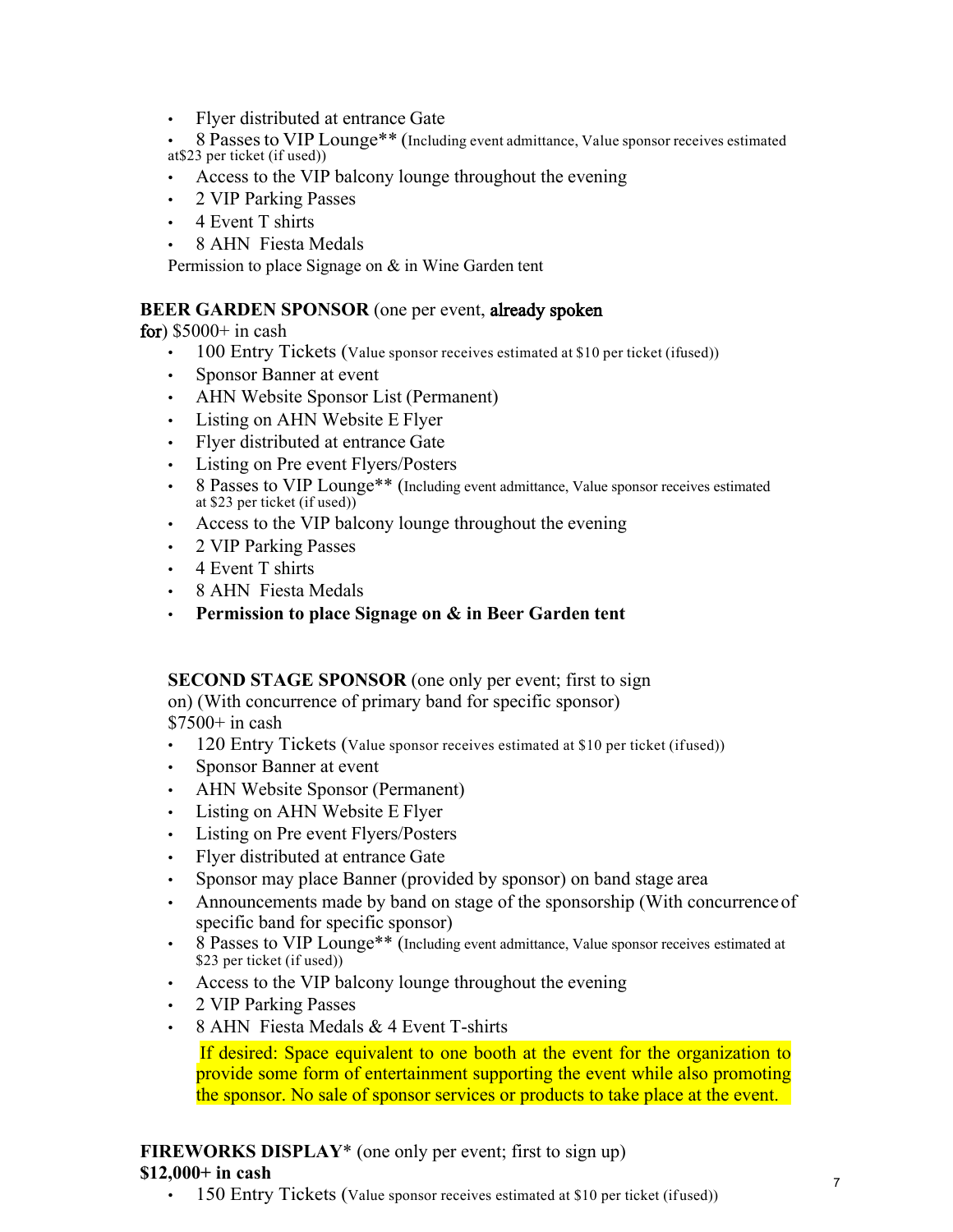- Sponsor Banner at event
- AHN Website Sponsor List (Permanent)
- Listing on AHN Website E Flyer
- Listing on Flyer distributed at entrance Gate
- Announcements at event concerning Sponsorship of the Fireworks Display
- Inclusion in some Press Releases/Radio/TV announcements and social media as Fireworks Sponsor\*
- Listing on Pre event Flyers/Posters10 Passes to VIP Lounge\*\*(Including event admittance, Value sponsor receives estimated at \$23 per ticket (if used))
- Access to the VIP balcony lounge throughout the evening
- 4 VIP Parking Passes
- 6 Event T shirts
- 10 AHN Fiesta Medals
- If desired: Space equivalent to one booth at the event for the organization to provide some form of entertainment supporting the event while also promoting the sponsor. No sale of sponsor services or products to take place at the event.

#### **MAIN STAGE SPONSOR** (one per event, already spoken for)

 $$20,000 + in cash$ 

- 200 Entry Tickets (Value sponsor receives estimated at \$10 per ticket (ifused))
- Sponsor Banner at event
- AHN Website Sponsor List (Permanent)
- Listing on AHN Website E Flyer
- Listing on Flyer distributed at entrance Gate
- Inclusion in some Press Releases/Radio/TV announcements and social media as main Stage sponsor\*
- Listing on Pre event Flyers/Posters
- 10 Passes to VIP Lounge<sup>\*\*</sup>(Including event admittance, Value sponsor receives estimated at\$23 per ticket (if used))
- Access to the VIP balcony lounge throughout the evening
- 4 VIP Parking Passes
- 6 Event T shirts
- 10 AHN Fiesta Medals
- If desired: Space equivalent to one booth at the event for the organization to provide some form of entertainment supporting the event while also promoting the sponsor. No sale of sponsor services or products to take place at the event.

## **OTHER OPPORTUNITIES ARE AVAILABLE**

#### **NOTES**

\*Inclusion on flyers/posters/banners depends on date commitment made and for fireworks display date of commitment affects ability to arrange the display. \*\*VIP Lounge access includes free food and beverages for VIPs